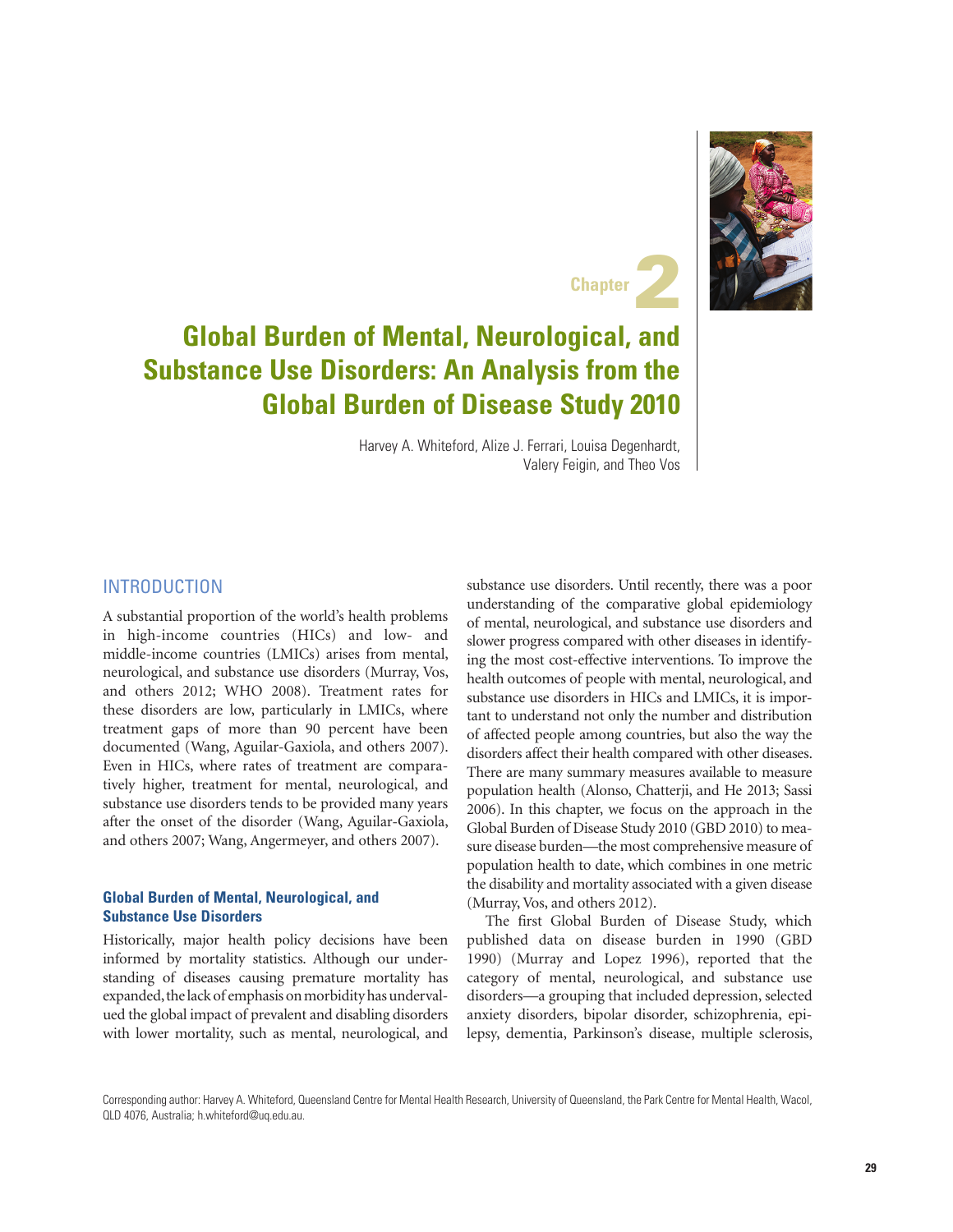and alcohol and drug use disorders—accounted for 10.5 percent of the world's disease burden, as measured by disability-adjusted life years (DALYs). The DALY is a health metric that captures the nonfatal component of the disease burden as years lived with disability (YLDs), and the fatal component as years of life lost (YLLs) to premature mortality (Murray and Lopez 1996). GBD 1990 showed that five of the top 10 causes of disability making up more than 25 percent of global YLDs for 1990—belonged to the category of mental, neurological, and substance use disorders (Murray and Lopez 1996). In its update of burden estimates for 2000–05, the World Health Organization (WHO) assigned 31.7 percent of all YLDs to mental, neurological, and substance use conditions; the five main contributors of this burden were depression (11.8 percent), alcohol use disorders (3.3 percent), schizophrenia (2.8 percent), bipolar disorder (2.4 percent), and dementia (1.6 percent) (WHO 2008).

#### **Global Burden of Disease Study 2010**

In this chapter we present findings from GBD 2010. The GBD 2010 estimated the burden for 291 diseases and injuries and 67 risk factors and was the first comprehensive re-analysis of the burden since GBD 1990 (Lim and others 2012; Lozano and others 2012; Murray, Vos, and others 2012; Salomon and others 2012; Vos and others 2012; Wang and others 2012). GBD 2010 estimated burden for three main cause groups:

- Communicable diseases: infectious or transmissible diseases
- Noncommunicable diseases: noninfectious or non transmissible diseases
- Injuries (accidental or intentional).

The study included a complete epidemiological reassessment of these communicable and noncommunicable diseases and injuries across 187 countries; 21 world regions; males and females; estimated burden for 1990, 2005, and 2010; and 20 age groups. Rather than rely on a selective sample of data points as previous GBD studies had, burden estimates were based on a systematic review of the literature to obtain all available epidemiological data. The estimates were also derived through the use of new statistical methods to model the epidemiological data, quantify disability, adjust for comorbidity between diseases, and propagate uncertainty to final burden estimates (Murray, Vos, and others 2012; Vos and others 2012).

GBD 2010 highlighted a shift in burden from communicable to noncommunicable diseases and from YLLs to YLDs (Murray, Vos, and others 2012; Vos and others 2012). Although communicable diseases remain a health

priority in many LMICs, increasing life expectancies due to better reproductive health, childhood nutrition, and control of communicable diseases meant that more people in 2010 were living to ages where mental, neurological, and substance use disorders were most prevalent (Whiteford, Degenhardt, and others 2013).

In GBD 2010, the burden of mental and substance use disorders was estimated separately from that of neurological disorders, such as dementia, Parkinson's disease, and epilepsy. This approach enabled us to investigate more comprehensively the differences in the epidemiology and burden between these groups of disorders compared with previous GBD studies. Mental and substance use disorders were among the leading causes of disease burden in 2010. They were responsible for 7.4 percent of global DALYs and 22.9 percent of global YLDs, making them the fifth-leading cause of DALYs and the leading cause of YLDs (Whiteford, Degenhardt, and others 2013). Neurological disorders explained 3.0 percent of global DALYs and 5.6 percent of global YLDs (Murray, Vos, and others 2012; Vos and others 2012).

The overarching findings of the study for all 291 diseases and injuries have been presented (Lim and others 2012; Lozano and others 2012; Murray, Ezzati, and others 2012; Murray, Vos, and others 2012; Salomon and others 2012; Vos and others 2012), as have the GBD 2010 results for mental and substance use disorders (Degenhardt, Whiteford, and others 2013; Whiteford, Degenhardt, and others 2013). This chapter presents GBD 2010 burden estimates of mental, neurological, and substance use disorders as a group. Specifically, we quantify the global disease burden attributable to mental, neurological, and substance use disorders and explore variations in burden by disorder type, age, gender, year, and region. This approach provides background and context for chapter 3 in this volume (Charlson and others 2015), which responds to the lack of deaths and fatal burden estimated by GBD 2010 for mental, neurological, and substance use disorders. Most important, this chapter for the first time presents GBD 2010 burden of disease estimates at the aggregated level of mental, neurological, and substance use disorders. Analysis of burden estimates at this aggregated level is important from the clinical and population health perspectives, given that the organization of services in many LMICs does not separate neurological disorders from mental disorders, something seen as a progression of Western medical subspecialization.

#### METHODOLOGY

Annex 2A summarizes the mental, neurological, and substance use disorders investigated in GBD 2010 and describes how the YLDs, YLLs, and DALYs for each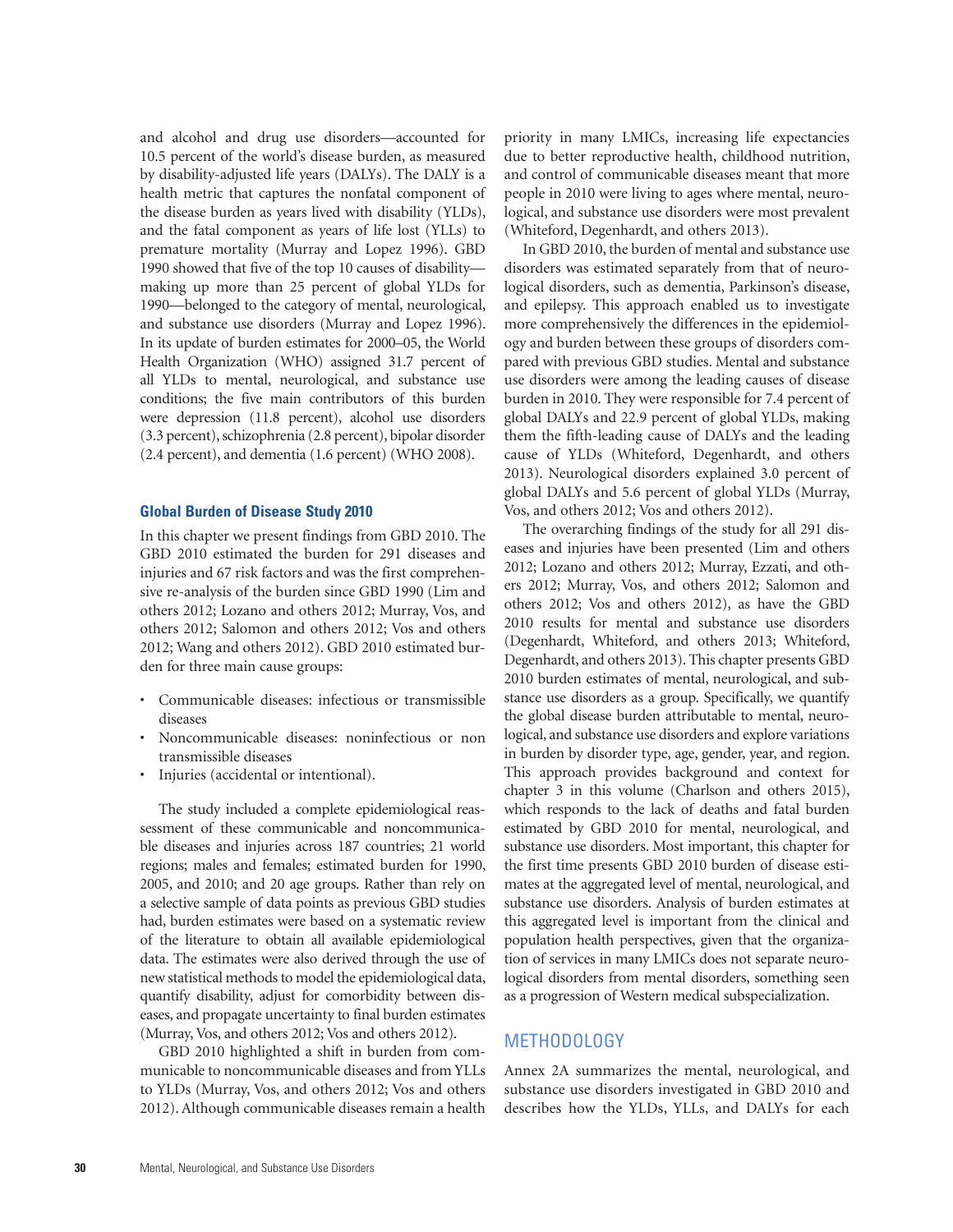disorder were estimated. More detailed information about the input data and methods can be accessed elsewhere (Baxter and others 2013; Baxter and others 2014a; Baxter and others 2014b; Degenhardt and others 2011; Degenhardt, Baxter, and others 2014; Degenhardt, Charlson, and others 2014; Degenhardt, Ferrari, and others 2013; Degenhardt, Whiteford, and others 2013; Erskine and others 2014; Ferrari, Baxter, and Whiteford 2010; Ferrari and others 2013a; Ferrari and others 2013b; Saha and others 2005; Whiteford, Degenhardt, and others 2013; Whiteford, Ferrari, and others 2013).

To allow for comparability in measurement, the definitions of dementia and mental and substance use disorders used for GBD 2010 were restricted to diagnostic classifications provided in the *Diagnostic and Statistical Manual of Mental Disorders* (APA 2000) and the *International Classification of Diseases* (ICD-10) (WHO 1992). The epilepsy definition was based on ICD-10 (WHO 1992). For each disorder, YLDs and YLLs were summed to estimate DALYs. For disorders where there were insufficient data to estimate YLLs, YLDs were equated with DALYs. Uncertainty was estimated at all stages of the analysis through microsimulation methods and propagated to the final burden estimates. YLDs, YLLs, and DALYs in this chapter are presented for 1990 and 2010 at the following levels:

- Global
- Disaggregated by disorder type, age, gender, and year
- Disaggregated by the seven superregion groups in GBD 2010: East Asia and Pacific, Eastern Europe and Central Asia, high-income regions (North America, Australasia, Western Europe, high-income Asia Pacific, and southern Latin America), Latin America and the Caribbean, the Middle East and North Africa, South Asia, and Sub-Saharan Africa
- Disaggregated by developed and developing regions.

The terms *developed* and *developing* regions are used here rather than HICs and LMICs for consistency with the presentation of the GBD 2010 estimates. The classification of countries into regions and regions into superregions was based on geographical proximity and epidemiological likeness in cause of death patterns (Murray, Vos, and others 2012; Vos and others 2012). Whiteford, Degenhardt, and others (2013) provide a list of all countries in each region and superregions. Where age-standardized DALY rates are presented, these were estimated using direct standardization to the global standard population that WHO proposed in 2001 [\(http://](http://www.who.int/healthinfo/paper31.pdf) [www.who.int/healthinfo/paper31.pdf](http://www.who.int/healthinfo/paper31.pdf)).

# BURDEN OF MENTAL, NEUROLOGICAL, AND SUBSTANCE USE DISORDERS

Mental, neurological, and substance use disorders accounted for 258 million DALYs in 2010, which was equivalent to 10.4 percent of total all-cause DALYs. Within mental, neurological, and substance use disorders, mental disorders accounted for the highest proportion of DALYs (56.7 percent), followed by neurological disorders (28.6 percent) and substance use disorders (14.7 percent). For all three groups of disorders, DALYs occurred across the lifespan (figure 2.1); however, there was a peak in early adulthood (between ages 20 and 30 years) for mental and substance use disorders compared with neurological disorders, where DALYs were highest in the elderly.

Absolute DALYs for mental, neurological, and substance use disorders increased by 41 percent between 1990 and 2010, from 182 million to 258 million DALYs. With the exception of substance use disorders, where age-standardized DALY rates for opioid, cocaine, and amphetamine dependence increased over time, the increase in absolute DALYs for the other disorders was largely caused by changes in population growth and aging. Table 2.1 summarizes the age-standardized DALY rates for 1990 and 2010.

Table 2.2 summarizes the DALYs assigned to each mental, neurological, and substance use disorder in 2010. These disorders as a group ranked as the thirdleading cause of DALYs (explaining 10.4 percent of DALYs), after cardiovascular and circulatory diseases (explaining 11.9 percent of DALYs), and diarrhea, lower

**Figure 2.1** DALYs Attributable to Mental, Neurological, and Substance Use Disorders, by Age, 2010



*Source:* [http://vizhub.healthdata.org/gbd-compare.](http://vizhub.healthdata.org/gbd-compare) *Note:* DALYs = disability-adjusted life years.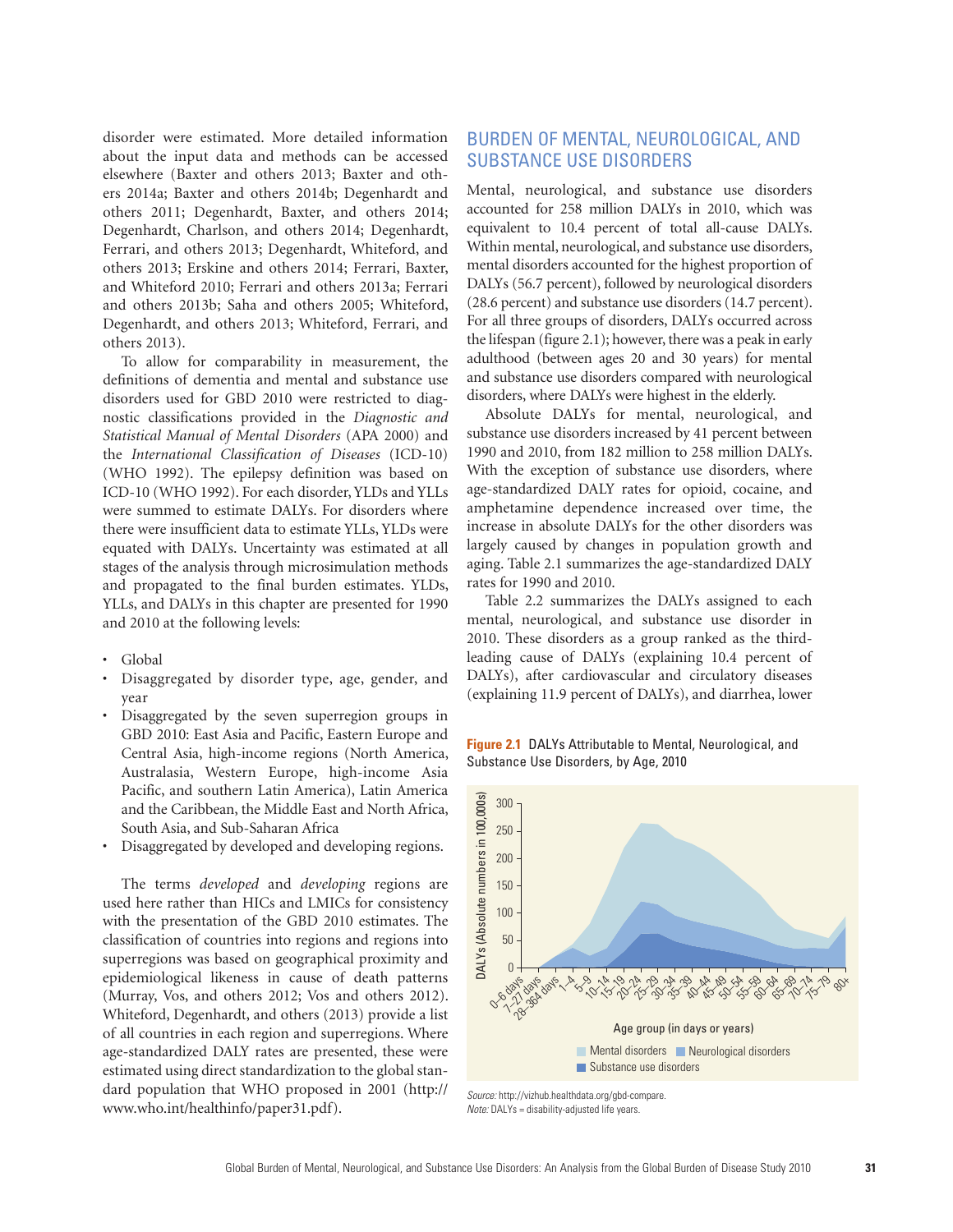|                                          | Age-standardized DALY rates (per 100,000) |       |               |         |
|------------------------------------------|-------------------------------------------|-------|---------------|---------|
|                                          | <b>Male</b>                               |       | <b>Female</b> |         |
| <b>Disorder</b>                          | 1990                                      | 2010  | 1990          | 2010    |
| Mental disorders                         |                                           |       |               |         |
| Major depressive disorder                | 694.8                                     | 689.9 | 1,171.7       | 1,161.2 |
| Dysthymia                                | 135.3                                     | 135.8 | 189.7         | 190.0   |
| Bipolar disorder                         | 172.0                                     | 172.1 | 204.6         | 204.8   |
| Schizophrenia                            | 230.7                                     | 223.0 | 187.8         | 180.6   |
| Anxiety disorders                        | 274.3                                     | 273.0 | 508.9         | 510.3   |
| Eating disorders                         | 4.4                                       | 3.9   | 47.6          | 59.5    |
| Autism                                   | 85.1                                      | 85.8  | 29.5          | 29.6    |
| Asperger's syndrome                      | 85.2                                      | 85.0  | 20.3          | 20.3    |
| Attention-deficit hyperactivity disorder | 10.8                                      | 10.6  | 3.1           | 3.1     |
| Conduct disorder                         | 111.9                                     | 113.3 | 47.0          | 47.6    |
| Idiopathic intellectual disability       | 25.3                                      | 17.7  | 18.2          | 11.9    |
| Other mental and behavioral disorders    | 25.5                                      | 23.3  | 21.5          | 20.8    |
| Neurological disorders                   |                                           |       |               |         |
| Alzheimer's disease and other dementias  | 125.7                                     | 155.5 | 153.7         | 178.6   |
| Parkinson's disease                      | 32.7                                      | 36.6  | 23.2          | 23.3    |
| Epilepsy                                 | 261.6                                     | 269.3 | 226.0         | 232.9   |
| Multiple sclerosis                       | 16.3                                      | 12.3  | 23.7          | 19.8    |
| Migraine                                 | 233.1                                     | 236.6 | 405.9         | 415.8   |
| Tension-type headache                    | 24.1                                      | 24.0  | 28.3          | 28.3    |
| Other neurological disorders             | 228.0                                     | 259.9 | 200.0         | 266.7   |
| Substance use disorders                  |                                           |       |               |         |
| Alcohol use disorders <sup>a</sup>       | 431.0                                     | 409.9 | 117.2         | 106.0   |
| Opioid dependence                        | 139.0                                     | 184.4 | 63.8          | 78.4    |
| Cocaine dependence                       | 22.5                                      | 22.0  | 10.3          | 9.7     |
| Amphetamine dependence                   | 45.4                                      | 47.3  | 26.9          | 27.6    |
| Cannabis dependence                      | 38.8                                      | 36.7  | 22.3          | 21.3    |
| Other drug use disorders                 | 83.7                                      | 97.0  | 44.6          | 47.9    |

#### **Table 2.1** Age-Standardized DALY Rates Attributable to Mental, Neurological, and Substance Use Disorders, 1990 and 2010

*Source:* [http://vizhub.healthdata.org/gbd-compare/.](http://vizhub.healthdata.org/gbd-compare/)

*Note:* DALY = disability-adjusted life year.

a. Alcohol use disorders include alcohol dependence and fetal alcohol syndrome.

respiratory infections, meningitis, and other common infectious diseases (explaining 11.4 percent of DALYs). Major depressive disorder was responsible for the highest proportion of mental, neurological, and substance use disorder DALYs (24.5 percent); attention-deficit hyperactivity disorder was responsible for the lowest (0.2 percent).

Overall, in 2010, 124 million mental, neurological, and substance use DALYs occurred among males and 134 million among females. Figure 2.2 shows DALY rates for each mental, neurological, and substance use disorder by gender. Females accounted for more DALYs for most of the mental and neurological disorders, except for mental disorders occurring in childhood, schizophrenia,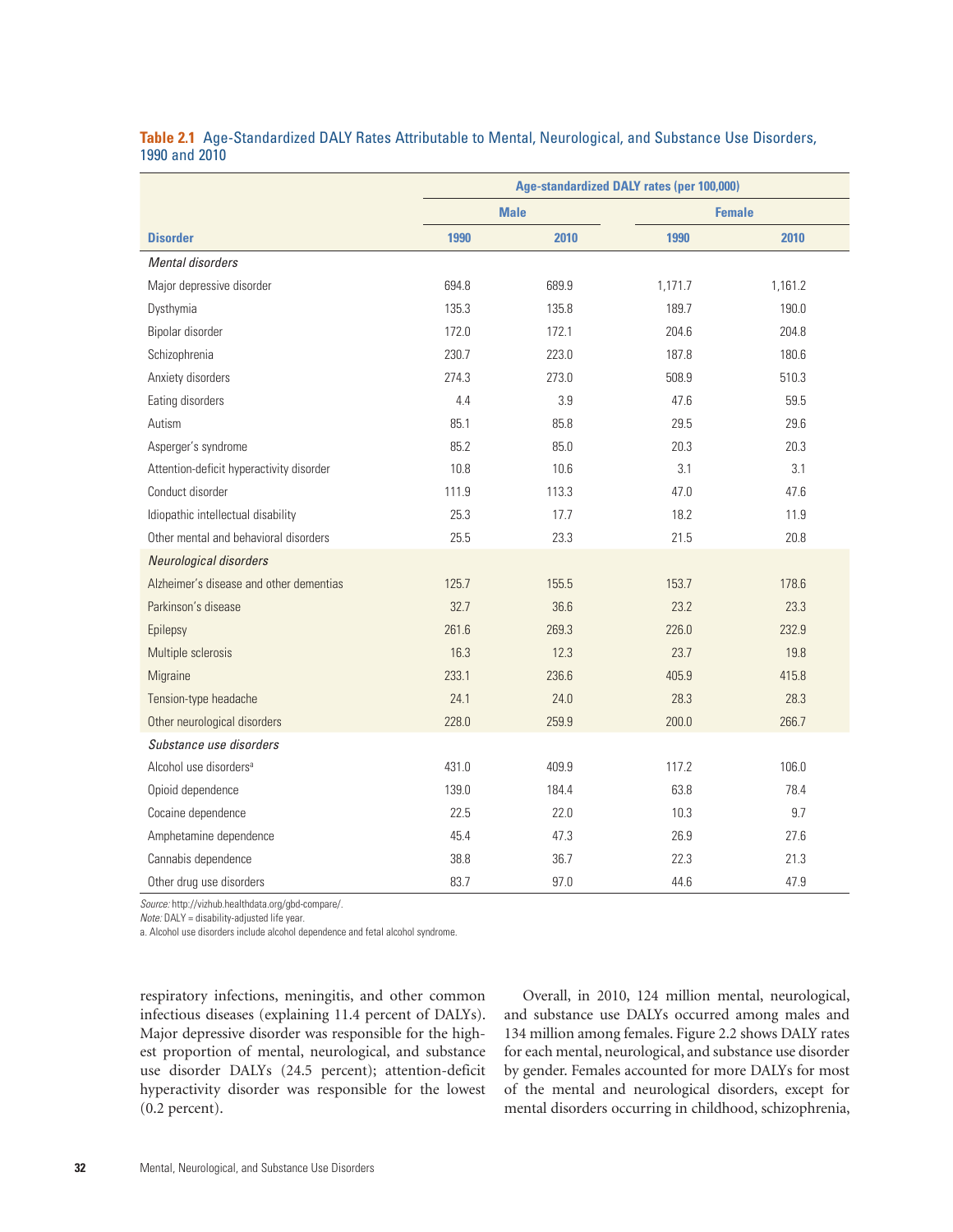| <b>Disorder</b>                            | <b>Absolute DALYs (to</b><br>the nearest 100,000) | <b>Proportion of total (all-</b><br>cause) DALYs (%) | <b>Proportion of mental, neurological, and</b><br>substance use disorder DALYs (%) |
|--------------------------------------------|---------------------------------------------------|------------------------------------------------------|------------------------------------------------------------------------------------|
| Mental disorders                           |                                                   |                                                      |                                                                                    |
| Major depressive disorder                  | 63,200,000                                        | 2.5                                                  | 24.5                                                                               |
| Dysthymia                                  | 11,100,000                                        | 0.4                                                  | 4.3                                                                                |
| Bipolar disorder                           | 12,900,000                                        | 0.5                                                  | 5.0                                                                                |
| Schizophrenia                              | 13,600,000                                        | 0.5                                                  | 5.3                                                                                |
| Anxiety disorders                          | 26,800,000                                        | 1.1                                                  | 10.4                                                                               |
| Eating disorders                           | 2,200,000                                         | 0.1                                                  | 0.9                                                                                |
| Autism                                     | 4,000,000                                         | 0.2                                                  | 1.6                                                                                |
| Asperger's syndrome                        | 3,700,000                                         | 0.1                                                  | 1.4                                                                                |
| Attention-deficit hyperactivity disorder   | 500,000                                           | 0.02                                                 | 0.2                                                                                |
| Conduct disorder                           | 5,800,000                                         | 0.2                                                  | 2.2                                                                                |
| Idiopathic intellectual disability         | 1,000,000                                         | 0.04                                                 | 0.4                                                                                |
| Other mental disorders                     | 1,500,000                                         | 0.1                                                  | 0.6                                                                                |
| Subtotal                                   | 146,300,000                                       | 5.9                                                  | 56.7                                                                               |
| Neurological disorders                     |                                                   |                                                      |                                                                                    |
| Alzheimer's disease and other<br>dementias | 11,400,000                                        | 0.5                                                  | 4.4                                                                                |
| Parkinson's disease                        | 1,900,000                                         | 0.1                                                  | 0.7                                                                                |
| Epilepsy                                   | 17,400,000                                        | 0.7                                                  | 6.8                                                                                |
| Multiple sclerosis                         | 1,100,000                                         | 0.04                                                 | 0.4                                                                                |
| Migraine                                   | 22,400,000                                        | 0.9                                                  | 8.7                                                                                |
| Tension-type headache                      | 1,800,000                                         | 0.1                                                  | 0.7                                                                                |
| Other neurological disorders               | 17,900,000                                        | 0.7                                                  | 6.9                                                                                |
| Subtotal                                   | 73,900,000                                        | 3.0                                                  | 28.6                                                                               |
| Substance use disorders                    |                                                   |                                                      |                                                                                    |
| Alcohol use disorders <sup>a</sup>         | 17,700,000                                        | 0.7                                                  | 6.9                                                                                |
| Opioid dependence                          | 9,200,000                                         | 0.4                                                  | 3.6                                                                                |
| Cocaine dependence                         | 1,100,000                                         | 0.04                                                 | 0.4                                                                                |
| Amphetamine dependence                     | 2,600,000                                         | 0.1                                                  | 1.0                                                                                |
| Cannabis dependence                        | 2,100,000                                         | 0.1                                                  | $0.8\,$                                                                            |
| Other drug use disorders                   | 5,100,000                                         | 0.2                                                  | 2.0                                                                                |
| Subtotal                                   | 37,800,000                                        | 1.5                                                  | 14.7                                                                               |

#### **Table 2.2** DALYs Attributable to Mental, Neurological, and Substance Use Disorders, 2010

*Source:* [http://vizhub.healthdata.org/gbd-compare/.](http://vizhub.healthdata.org/gbd-compare/)

*Note:* DALYs = disability-adjusted life years. DALYs were aggregated across all country, gender, and age groups for 2010.

a. Alcohol use disorders include alcohol dependence and fetal alcohol syndrome.

Parkinson's disease, and epilepsy, where males accounted for more DALYs. Males also accounted for more DALYs than females in all substance use disorders.

Figure 2.3 shows the burden attributable to mental, neurological, and substance use disorders as a group

in 2010 by the GBD 2010 superregion groupings and by developed and developing world regions. Overall, the burden of these disorders as age-standardized rates was approximately 1.6 times higher in developed regions (explaining 15.5 percent of total DALYs) compared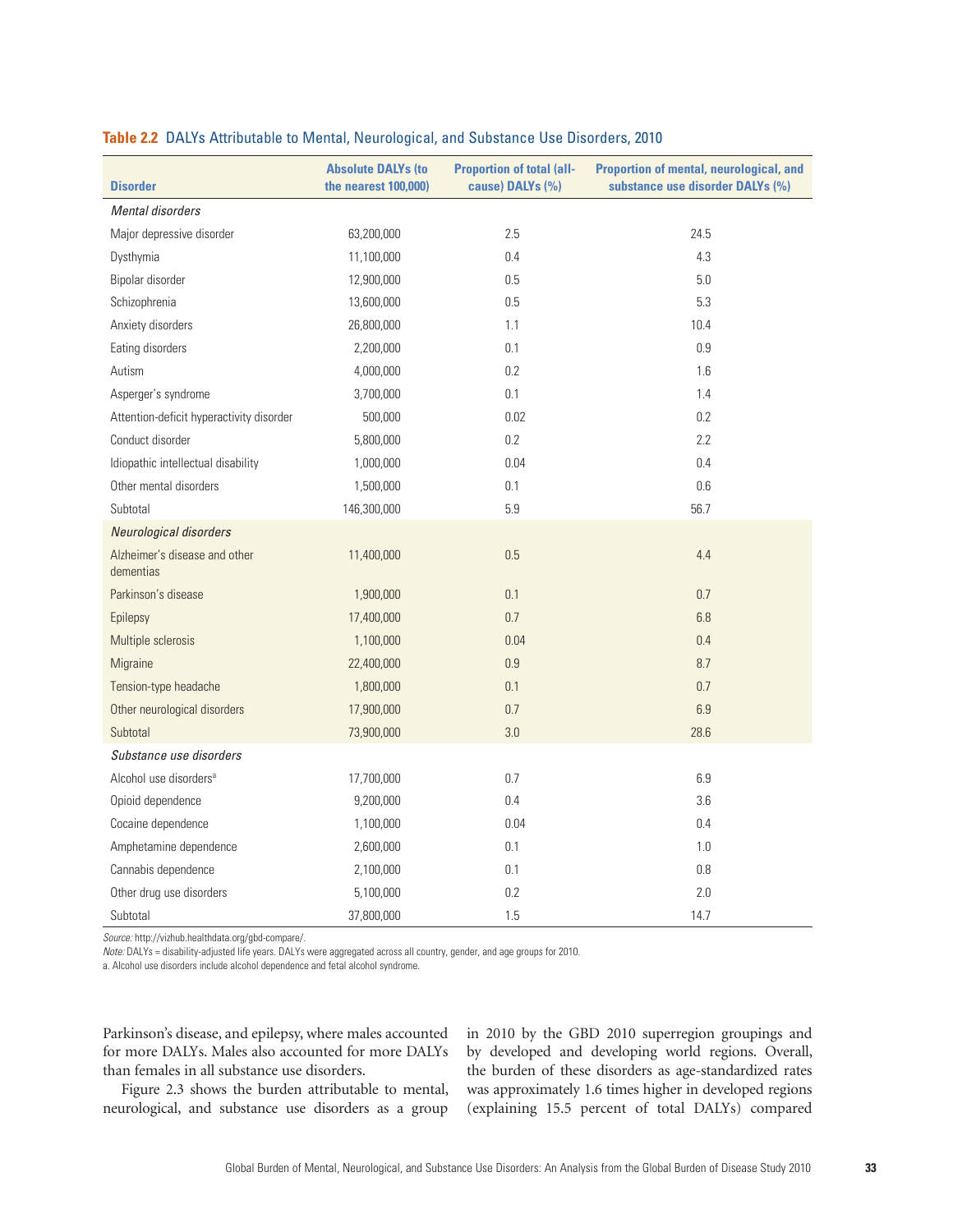

**Figure 2.2** Age-Standardized DALY Rates Attributable to Individual Mental, Neurological, and Substance Use Disorders, by Gender, 2010

*Source:* [http://vizhub.healthdata.org/gbd-compare/.](http://vizhub.healthdata.org/gbd-compare/)

*Note:* DALY = disability-adjusted life year.

a. Alcohol use disorders include alcohol dependence and fetal alcohol syndrome.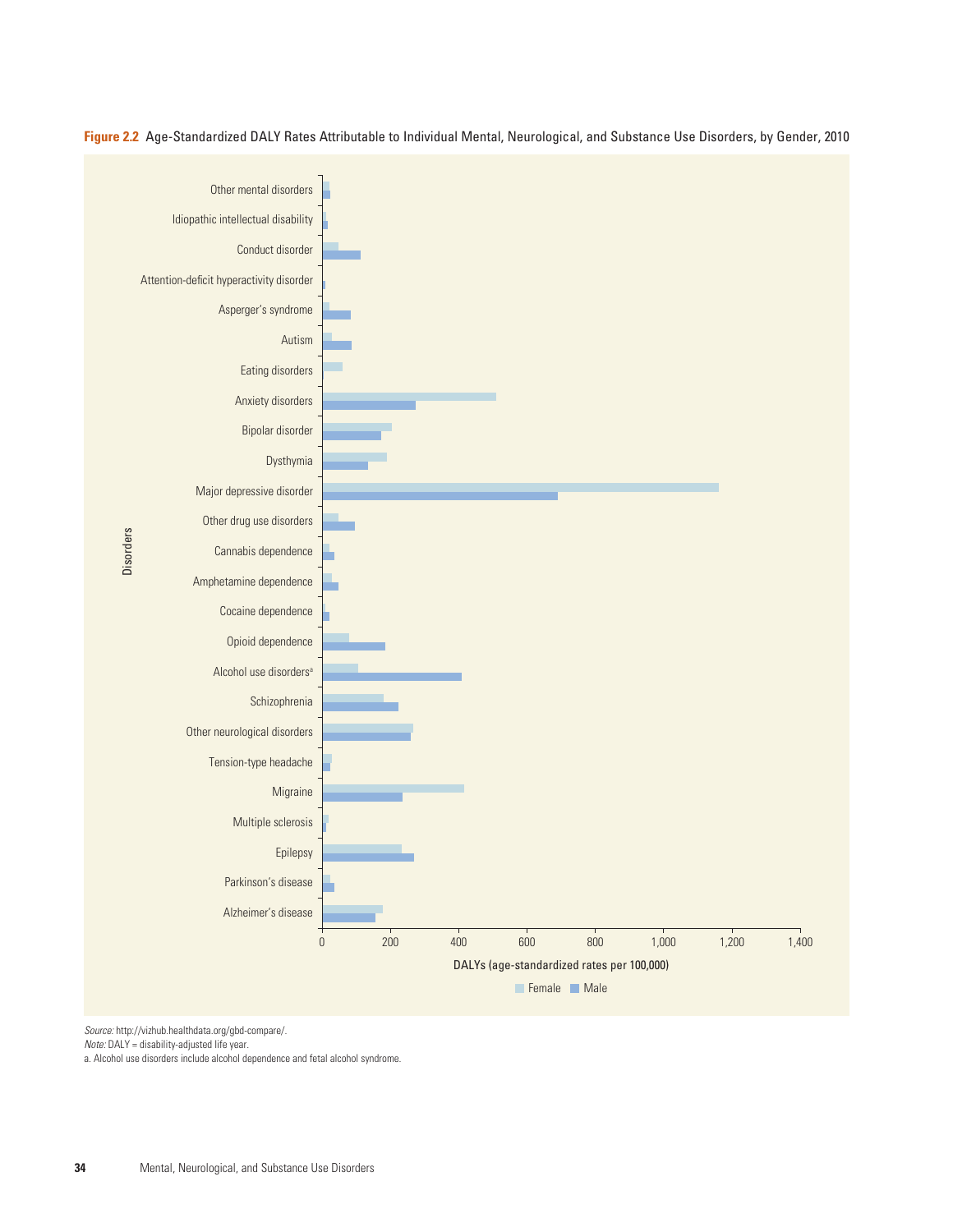with developing regions (explaining 9.4 percent of total DALYs). When disaggregated by GBD superregions, the burden of mental, neurological, and substance use disorders was highest in Eastern Europe and Central Asia and lowest in East Asia and Pacific. Mental disorders maintained the highest proportion of DALYs in all superregions; the greatest variation in DALYs occurred within substance use disorders, where DALYs were almost three times higher in Eastern Europe and Central Asia, compared with Sub-Saharan Africa, where DALYs were lowest.

Figure 2.4 illustrates the decomposition of global burden by YLDs and YLLs for the overall categories of communicable diseases, noncommunicable diseases, and injuries. Noncommunicable diseases explained a large proportion of YLDs and YLLs in 2010. Within this group, mental, neurological, and substance use disorders were responsible for 28.5 percent of all YLDs, making them the leading cause of YLDs worldwide.

In comparison, mental, neurological, and substance use disorders contributed to only 2.3 percent of YLLs. Deaths and YLLs could be assigned to a mental, neurological, or substance use disorder only when the disorder was considered as a direct cause of death in the ICD-10 cause-of-death directory. Using this approach, the majority of excess deaths in individuals with a mental disorder, in particular, were coded to the direct physical cause of death (for example, suicide deaths were coded **Figure 2.3** Age-Standardized DALY Rates Attributable to Mental, Neurological, and Substance Use Disorders, by Region, 2010



*Source:* [http://vizhub.healthdata.org/gbd-compare/.](http://vizhub.healthdata.org/gbd-compare/)

*Note:* DALY = disability-adjusted life year. DALYs were disaggregated by GBD 2010's seven superregion groups-East Asia and Pacific, Eastern Europe and Central Asia, high-income regions (North America, Australasia, Western Europe, high-income Asia Pacific, and southern Latin America), Latin America and the Caribbean, the Middle East and North Africa, South Asia, and Sub-Saharan Africa—and by developed and developing regions.



**Figure 2.4** Proportion of Global YLDs and YLLs Attributable to Mental, Neurological, and Substance Use Disorders, 2010

*Note:* MNS = mental, neurological, and substance use; YLLs = years of life lost; YLDs = years lived with disability.

*Source:* [http://vizhub.healthdata.org/gbd-compare/.](http://vizhub.healthdata.org/gbd-compare/)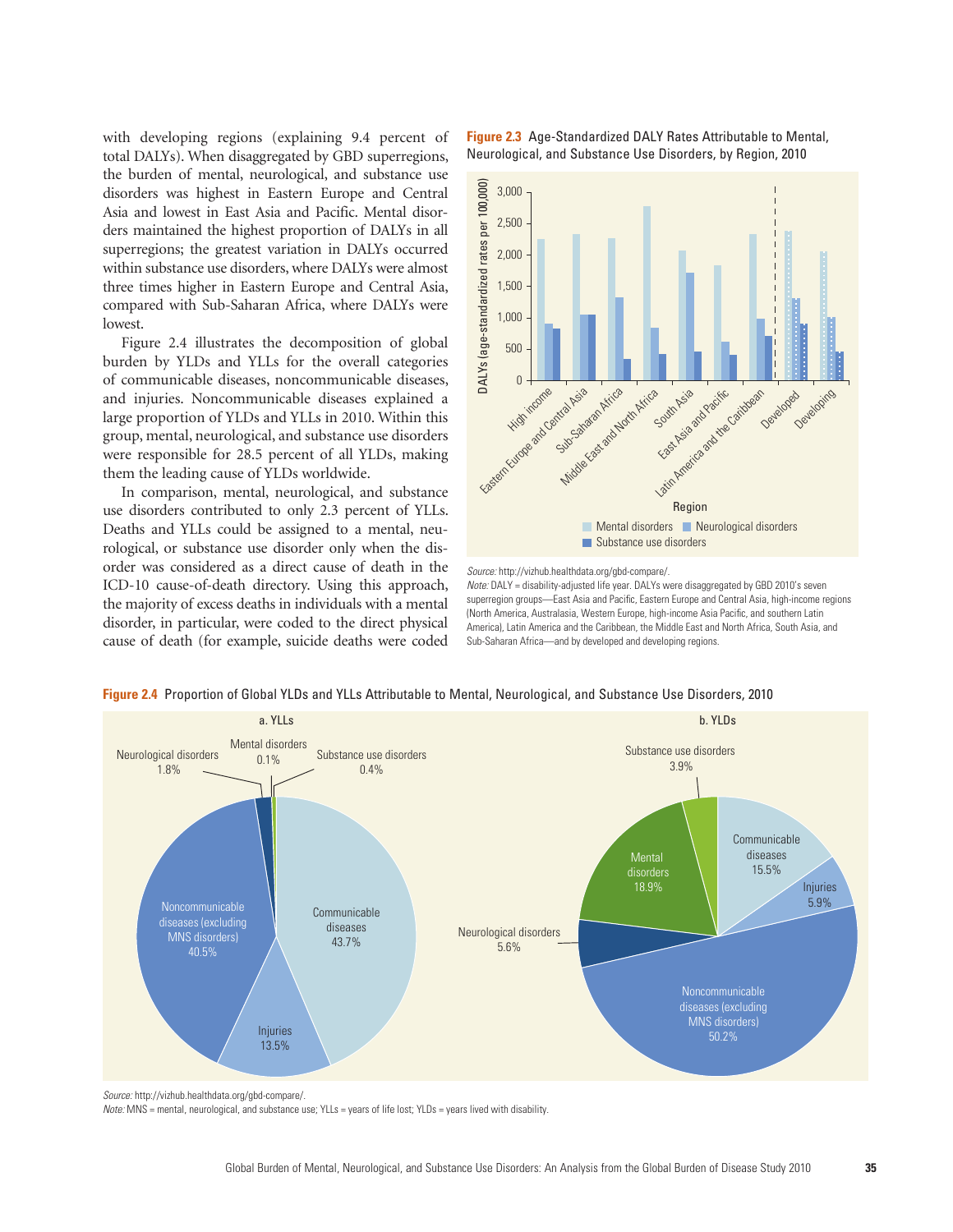under injuries as self-harm) rather than to the disorder. An analysis of excess mortality in individuals with mental, neurological, and substance use disorders and the implications for burden of disease estimates is presented in chapter 3 in this volume (Charlson and others 2015).

# IMPLICATIONS OF THE GBD 2010 FINDINGS FOR MENTAL, NEUROLOGICAL, AND SUBSTANCE USE DISORDERS

Mental, neurological, and substance use disorders are a leading cause of the disease burden worldwide, substantially contributing to health loss in individuals of all ages, from developed and developing regions.

In GBD 2010, the differences in DALYs between mental, neurological, and substance use disorders were guided by differences in the prevalence, death, and disability weights associated with each disorder. The input data that were used to estimate burden are presented in greater detail elsewhere (Baxter and others 2015; Baxter and others 2014a; Baxter and others 2014b; Degenhardt, Baxter, and others 2014; Degenhardt, Charlson, and others 2014; Degenhardt, Ferrari, and others 2013; Erskine and others 2013; Ferrari and others 2013a; Ferrari and others 2013b; Saha and others 2005). Mental disorders, such as anxiety and depressive disorders, were associated with high levels of prevalence and disability. In comparison, schizophrenia was associated with low prevalence but high levels of disability; an acute state of schizophrenia obtained the highest disability weight in GBD 2010. The same was true for opioid dependence, which, although it had lower prevalence in comparison with other substance use disorders like cannabis dependence, was associated with high disability and death. Migraine, in contrast, was associated with high levels of prevalence but low disability.

Analysis of burden estimates across time illustrated how population growth and a changing age profile between 1990 and 2010 produced a shift in the global disease burden from communicable to noncommunicable diseases and from YLLs to YLDs (Murray, Vos, and others 2012). With improvements in infant and maternal health and declining rates of mortality caused by infectious diseases, particularly in developing regions, more people are now living to the age where noncommunicable diseases such as mental, neurological, and substance use disorders are most prevalent. This demographic and epidemiological transition is contributing to a rise in the absolute burden of mental, neurological, and substance use disorders (Whiteford, Degenhardt, and others 2013).

Although not adopted in GBD 2010, the use of age weighting in many economic analyses and in earlier GBD studies (Murray and Acharya 1997) recognizes and attempts to incorporate the social preference for avoiding health loss in young adults. In spite of the absence of age weighting in the GBD 2010 estimates, the peak impact of mental, neurological, and substance use disorders in early adulthood remained and demonstrated the ubiquitous effect of these disorders at a time of life when individuals are starting to make significant social and economic contributions to their families and societies. The peak in the total burden of mental, neurological, and substance use disorders was found in young adults. However, unlike many chronic diseases, there is a significant burden in children, lending further evidence to the importance of early intervention strategies for mental, neurological, and substance use disorders.

The presentation of burden estimates by age in GBD 2010 facilitates the selection and tailoring of intervention strategies for mental, neurological, and substance use disorders. For instance, it allows us to identify the ages at which interventions would be most beneficial. Historically, mental, neurological, and substance use disorders occurring in childhood have not been well represented in burden of disease analyses. GBD 2010 was the first study to estimate the burden associated with childhood mental disorders like autism, Asperger's disorder, attention-deficit hyperactivity disorder, and conduct disorder. For countries such as those in Sub-Saharan Africa, where children constitute 40 percent of the population (UN 2011), these findings highlight the need for prevention and treatment services targeted to children and adolescents. The availability of such services is often more sporadic than that of adult services. In addition, the high burden of neurological disorders in elderly persons emphasizes the need for the development and implementation of more effective prevention strategies for these disorders, especially given the worldwide aging of the population, as well as the need for equitable health care resource allocation for people affected by neurological disorders.

The GBD 2010 burden estimates also underlined the extent of the challenge faced by health systems in developed and developing regions as a result of mental, neurological, and substance use disorders. Mental disorder DALYs are highest in the Middle East and North Africa, substance use disorder DALYs are highest in Eastern Europe and Central Asia, and neurological disorder DALYs are highest in South Asia. These regional differences are driven by the global distribution of disorder prevalence and, in some instances, deaths. Analysis of GBD 2010 prevalence data for mental disorders highlighted the effect of conflict status on the estimates. The prevalence of major depressive disorder and anxiety disorders was highest in countries with a history of conflict or war, many of which are in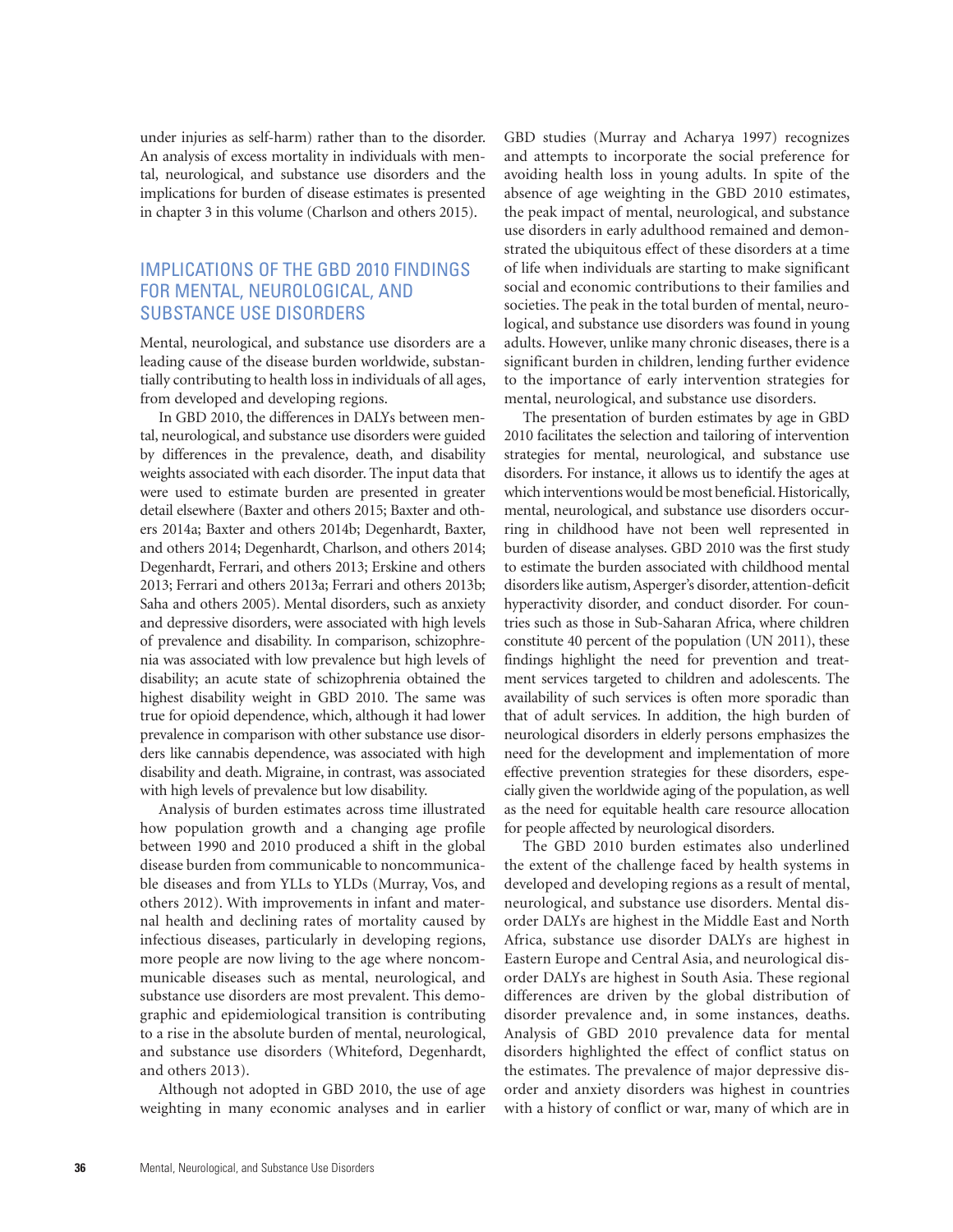the Middle East and North Africa (Baxter and others 2014b; Ferrari and others 2013a).

The prevalence of opioid and cannabis dependence was highest in Australasia and Western Europe (Degenhardt, Charlson, and others 2014; Degenhardt, Ferrari, and others 2013). Cocaine dependence was highest in the North America, high-income, and southern Latin America. Although there was less regional variation in the prevalence of amphetamine dependence, the rates were highest in Southeast Asia and Australasia (Degenhardt, Baxter, and others 2014). The largest contributor of deaths and YLLs for drug use disorders was opioid dependence, with particularly high proportions of deaths caused by opioid dependence occurring in the North America high-income region, Eastern Europe, and southern Sub-Saharan Africa.

In many Eastern European and Sub-Saharan African countries, access to interventions found to be effective in reducing the risk of mortality from opioid dependence such as opioid substitution therapy, needle and syringe programs, and HIV treatment for those who are HIVpositive—is limited. Access to these interventions in the North America High-income region varies subnationally, with insufficient data to determine access rates at the national level (Degenhardt, Charlson, and others 2014). Prevalence and deaths attributable to Alzheimer's disease were highest in North America, high-income Western Europe, and Australasia. In contrast, prevalence and deaths attributable to epilepsy were highest in Sub-Saharan Africa. The geographic differences in the burden of such neurological disorders should be used to inform research priorities and evidence-based, region-specific service delivery and health care planning. Effective interventions have been identified for mental, neurological, and substance use disorders and are described in the following chapters.

YLDs explained a larger proportion of the burden due to mental, neurological, and substance use disorders compared with YLLs. To estimate YLLs, GBD 2010 followed the ICD-10 cause-of-death categories, whereby deaths can only be assigned to a given condition when it is considered a direct cause of death. This approach can only account for some of the excess deaths attributable to mental, neurological, and substance use disorders, given that deaths will also be coded to the direct physical cause of death. For instance, ischemic heart disease or suicide deaths occurring as a result of major depressive disorder will be coded to cardiovascular disease or injuries rather than to major depressive disorder.

The additional burden attributable to mental, neurological, and substance use disorders as a risk factor for other health outcomes can be investigated through comparative risk assessment analysis, which compares the current health status with a theoretical minimum risk exposure, in this case, the counterfactual status of the absence of mental, neurological, and substance use disorders in the population. The use of this method to estimate the additional burden due to mental and substance use disorders as risk factors for suicide showed that these disorders could account for approximately 60 percent of suicide YLLs in GBD 2010; this would have increased the overall burden of mental and substance use disorders in 2010 from 7.4 percent to 8.3 percent of global DALYs (Ferrari and others 2014). Chapter 3 in this volume (Charlson and others 2015) explores this issue further and presents an analysis of excess mortality in individuals with mental, neurological, and substance use disorders and the implications of this for burden of disease estimates.

# LIMITATIONS OF GBD 2010 AND DIRECTIONS FOR FUTURE RESEARCH

Although it represents the most comprehensive assessment of the burden due to mental, neurological, and substance use disorders to date, not all elements of the burden were captured in GBD 2010. By focusing on health loss, the burden in GBD 2010 does not extend to welfare loss; hence, it does not capture all the consequences of mental, neurological, and substance use disorders for families or societies. For a more complete picture of the burden imposed by mental, neurological, and substance use disorders, future research should focus on quantifying the associated welfare losses.

Disability weights in GBD 2010 were derived by surveying the general population (rather than by clinicians, as in previous GBD studies), with the aim of better capturing the societal view of health loss. Nevertheless, adequately encompassing the complexity of health states that represent mental, neurological, and substance use disorders within the survey was challenging; the extent to which the GBD 2010 disability weights entirely reflected the associated health loss is an important area for further research.

Furthermore, the established definitions of mental, neurological, and substance use disorders used in the study may not be sensitive to non-Western presentations of these disorders, which may have led to an underestimation of burden in developing regions. Although these disorders exist in all countries, cultures influence their development and presentation. The predominantly Western-based definitions of mental, neurological, and substance use disorders can be in conflict with cultural contexts (Jorm 2006), leading to challenges in assembling data on global epidemiology. For example, some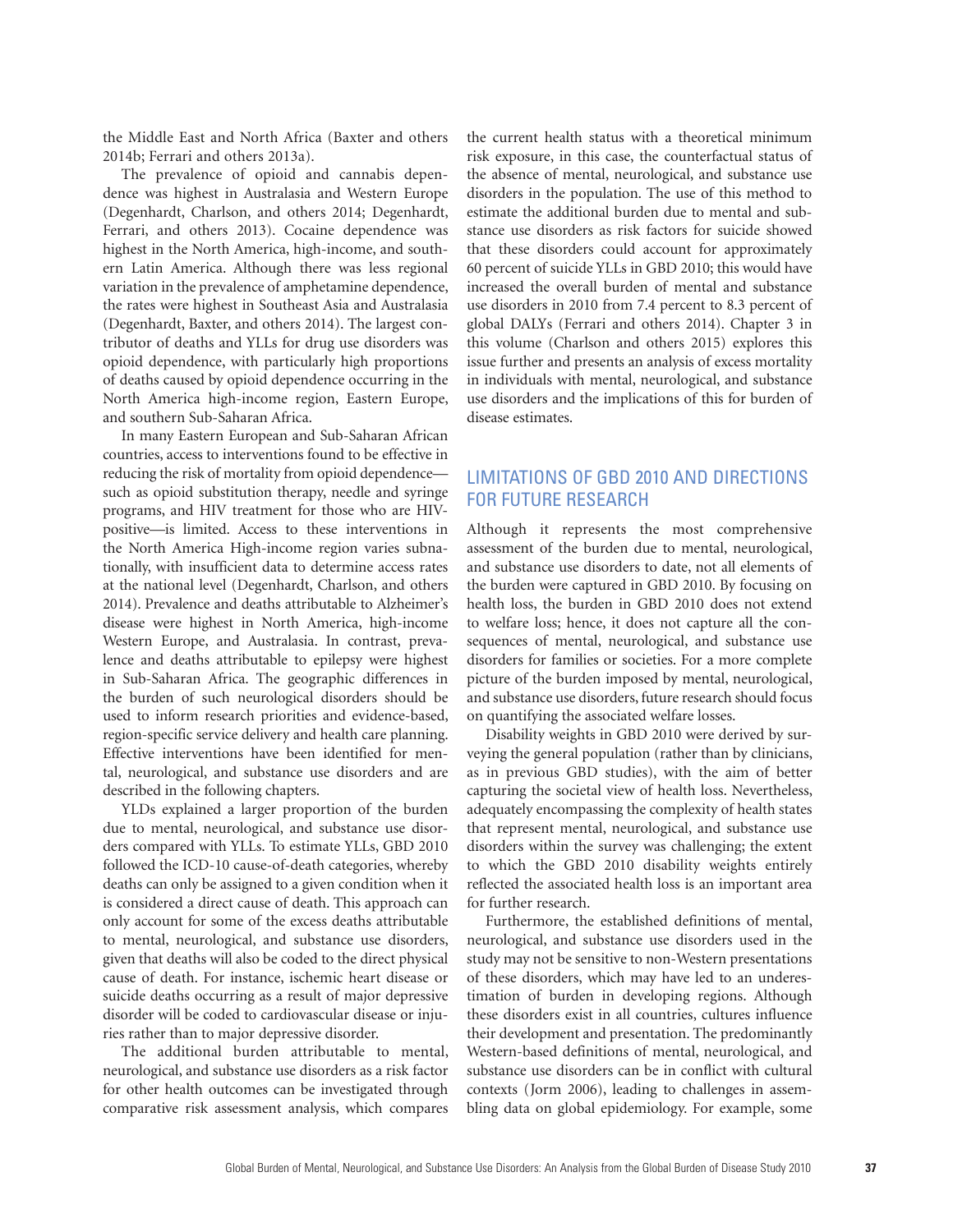languages do not have the words to describe concepts such as "sadness" or "depression" consistent with how they are described in Western countries. Explanations for the onset and progression of mental, neurological, and substance use disorders may be explained through mechanisms such the presence of spirits or curses, rather than as medical disorders (Jorm 2006).

Epidemiological surveys in many LMICs tend to capture somatic manifestations of disorders such as depression and anxiety, which may not be as relevant to other countries and cultures (Cheng 2001; Whiteford, Ferrari, and others 2013; Yang and Link 2009). In their survey of mental disorders in China, Phillips and others (2009) concluded that some cases of minor depression were likely misdiagnosed cases of major depressive disorder, given that standard diagnostic criteria were not sensitive to cross-cultural presentations of this disorder. A task for upcoming GBD analyses will be to explore the extent to which certain disorders are misdiagnosed as other mental or physical disorders in developing countries and the consequence on burden.

Finally, regular updating of burden of disease estimates, using the most up-to-date epidemiological data and burden estimation methodology is important. After GBD 2010 was published, the Institute for Health Metrics and Evaluation at the University of Washington endeavored to make available yearly updates of burden of disease estimates. The Global Burden of Disease Study 2013 (GBD 2013) published in 2015 was the first of these updates (GBD 2013 DALYs Hale Collaborators 2015). Although high-level findings were largely consistent between GBD 2010 and GBD 2013, continued updating of estimates presented in this chapter is required.

#### **CONCLUSIONS**

According to the findings in GBD 2010, mental, neurological, and substance use disorders contribute to a significant proportion of the global burden of disease and will continue to do so as the shift in burden from communicable to noncommunicable diseases continues. Health systems worldwide can respond to these findings by implementing proven, cost-effective interventions; where these are limited, it will be important to support the research necessary to develop better prevention and treatment options.

Although GBD 2010 represents the most comprehensive assessment of the burden due to mental, neurological, and substance use disorders to date, some limitations need to be acknowledged. For instance, the definition of burden in GBD 2010 does not extend to welfare loss; accordingly, it does not capture all the consequences of mental, neurological, and substance use disorders on societies. Definitions of mental, neurological, and substance use disorders and the subsequent quantification of disability may not be fully representative of non-Western presentations of these disorders. Further research into the cross-cultural presentations of these disorders is required for a more comprehensive analysis of burden.

#### ANNEX

The annex to this chapter is as follows. It is available at [http://www.dcp-3.org/mentalhealth.](http://www.dcp-3.org/mentalhealth)

• Annex 2A. Global Burden of Mental, Neurological, and Substance Use Disorders: An Analysis from the Global Burden of Disease Study 2010

### **NOTE**

This chapter was previously published in an article by H. A. Whiteford, A. J. Ferrari, L. Degenhardt, V. Feigin, and T. Vos, entitled "The Global Burden of Mental, Neurological, and Substance Use Disorders: An Analysis for the Global Burden of Disease Study 2010." *PLoS ONE*, 2015: 10 (2): e0116820. doi:10.1371/journal.pone.0116820. [http://www.ncbi.nlm.nih](http://www.ncbi.nlm.nih.gov/pmc/articles/PMC4320057/pdf/pone.0116820.pdf) [.gov/pmc/articles/PMC4320057/pdf/pone.0116820.pdf.](http://www.ncbi.nlm.nih.gov/pmc/articles/PMC4320057/pdf/pone.0116820.pdf)

#### **REFERENCES**

- Alonso, J., S. Chatterji, and Y. He, eds. 2013. *The Burdens of Mental Disorders: Global Perspectives from the WHO World Mental Health Surveys.* Cambridge, U.K.: Cambridge University Press.
- APA (American Psychiatric Association). 2000. *Diagnostic and Statistical Manual of Mental Disorders (DSM-IV-TR).* 4th ed. Text Revision ed. Washington, DC: APA.
- Baxter, A. J., T. S. Brugha, H. E. Erskine, R. W. Scheurer, T. Vos, and others. 2015. "The Epidemiology and Global Burden of Autism Spectrum Disorders." *Psychological Medicine* 45 (3): 601–13. doi:21.1017/S003329171400172X.
- Baxter, A. J., G. Patton, L. Degenhardt, K. M. Scott, and H. A. Whiteford. 2013. "Global Epidemiology of Mental Disorders: What Are We Missing?" *PLoS One* 8 (6): e65514.
- Baxter, A. J., T. Vos, K. M. Scott, A. J. Ferrari, and H. A. Whiteford. 2014a. "The Global Burden of Anxiety Disorders in 2010." *Psychological Medicine* 44 (11): 2363–74.
- Baxter, A. J., T. Vos, K. M. Scott, R. E. Norman, A. D. Flaxman, and others. 2014b. "The Regional Distribution of Anxiety Disorders: Implications for the Global Burden of Disease Study, 2010." *International Journal of Methods in Psychiatric Research* 23 (4): 422–38. doi:10.1002/mpr.1444.
- Charlson, F. J., A. J. Baxter, T. Dua, L. Degenhardt, H. A. Whiteford, and T. Vos. 2015. "Excess Mortality from Mental, Neurological, and Substance Use Disorders in the Global Burden of Disease Study 2010." In *Disease*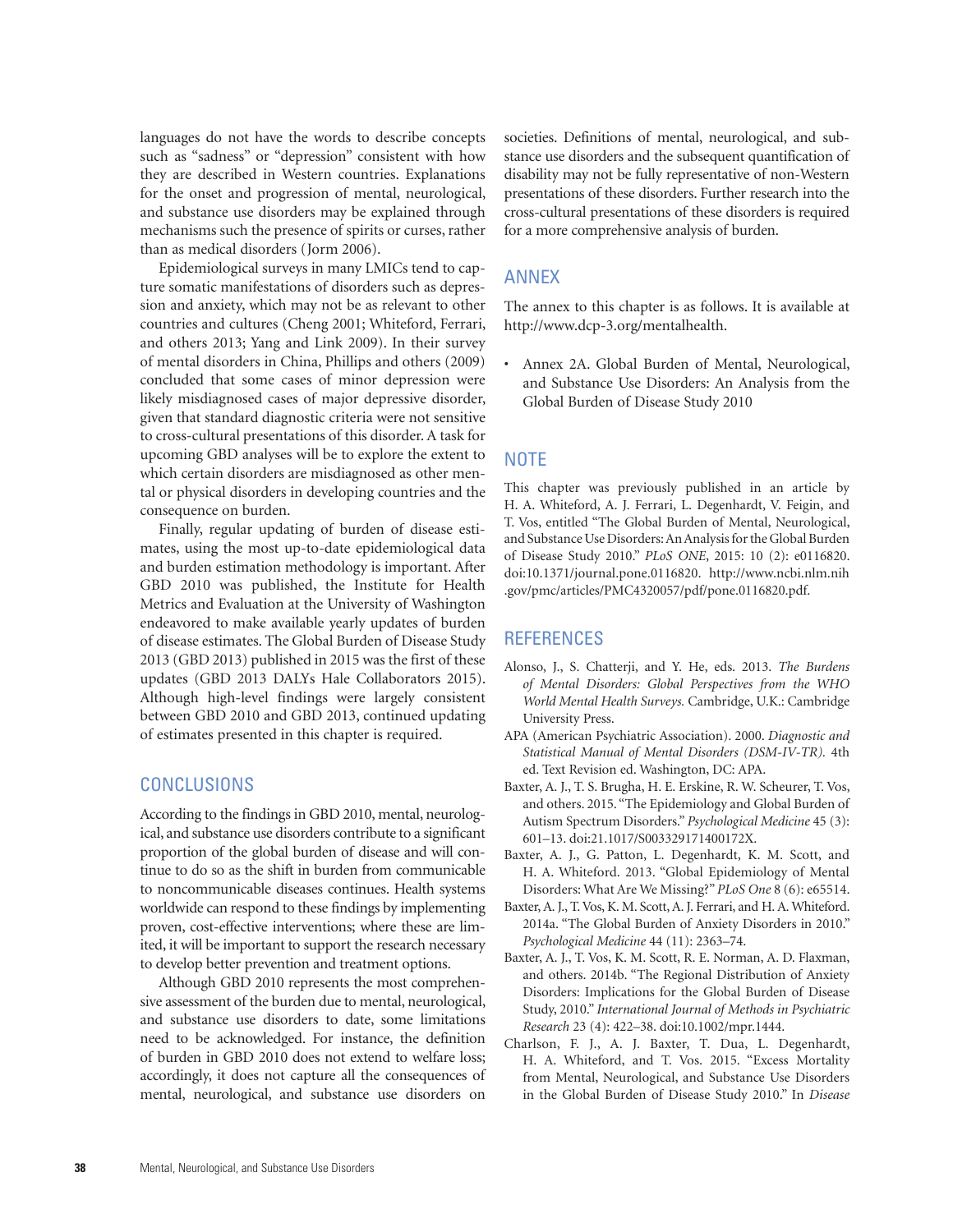*Control Priorities* (third edition): Volume 4, *Mental, Neurological, and Substance Use Disorders*, edited by V. Patel, D. Chisholm, T. Dua, R. Laxminarayan, and M. E. Medina-Mora. Washington, DC: World Bank.

- Cheng, A. T. 2001. "Case Definition and Culture: Are People All the Same?" *British Journal of Psychiatry* 179: 1–3.
- Degenhardt, L., A. J. Baxter, Y. Y. Lee, W. Hall, G. E. Sara, and others. 2014. "The Global Epidemiology and Burden of Psychostimulant Dependence: Findings from the Global Burden of Disease Study 2010." *Drug and Alcohol Dependence* 137: 37–47.
- Degenhardt, L., C. Bucello, B. Calabria, P. Nelson, A. Roberts, and others. 2011. "What Data Are Available on the Extent of Illicit Drug Use and Dependence Globally? Results of Four Systematic Reviews." *Drug and Alcohol Dependence* 117 (2–3): 85–101.
- Degenhardt, L., F. Charlson, B. Mathers, W. D. Hall, A. D. Flaxman, and others. 2014. "The Global Epidemiology and Burden of Opioid Dependence: Results from the Global Burden of Disease 2010 Study." *Addiction* 109 (8): 1320–33.
- Degenhardt, L., A. J. Ferrari, B. Calabria, W. D. Hall, R. E. Norman, and others. 2013. "The Global Epidemiology and Contribution of Cannabis Use and Dependence to the Global Burden of Disease: Results from the GBD 2010 Study." *PLoS One* 8 (10): e76635.
- Degenhardt, L., H. A. Whiteford, A. J. Ferrari, A. J. Baxter, F. J. Charlson, and others. 2013. "The Global Burden of Disease Attributable to Illicit Drug Use: Results from the GBD 2010 Study." *The Lancet* 382 (9904): 1564–74.
- Erskine, H. E., A. J. Ferrari, P. Nelson, G. V. Polanczyk, A. D. Flaxman, and others. 2013. "Research Review: Epidemiological Modelling of Attention-Deficit/ Hyperactivity Disorder and Conduct Disorder for the Global Burden of Disease Study 2010." *Journal of Child Psychology and Psychiatry* 54 (12): 1263–74.
- Erskine, H. E., A. J. Ferrari, G. V. Polanczyk, T. E. Moffitt, C. J. L. Murray, and others. 2014. "The Global Burden of Conduct Disorder and Attention-Deficit/Hyperactivity Disorder in 2010." *Journal of Child Psychology and Psychiatry, and Allied Disciplines* 55 (4): 328–36.
- Ferrari, A. J., A. J. Baxter, and H. A. Whiteford. 2010. "A Systematic Review of the Global Distribution and Availability of Prevalence Data for Bipolar Disorder." *Journal of Affective Disorders* 34 (1–3): 1–13.
- Ferrari, A. J., F. J. Charlson, R. Norman, A. D. Flaxman, S. B. Patten, and others. 2013. "The Epidemiological Modelling of Major Depressive Disorder: Application for the Global Burden of Disease Study 2010." *PLoS One* 8 (7): e69637.
- Ferrari, A. J., F. J. Charlson, R. E. Norman, S. B. Patten, C. J. L. Murray, and others. 2013. "Burden of Depressive Disorders by Country, Sex, Age, and Year: Findings from the Global Burden of Disease Study 2010." *PLoS Medicine* 10 (11): e1001547.
- Ferrari, A. J., R. E. Norman, G. Freedman, A. J. Baxter, J. E. Pirkis, and others. 2014. "The Burden Attributable to Mental and Substance Use Disorders as Risk Factors for

Suicide: Findings from the Global Burden of Disease Study 2010." *PLoS One* 9 (4): e91936.

- GBD 2013 DALYs Hale Collaborators. 2015. "Global, Regional, and National Disability-Adjusted Life Years (DALYs) for 306 Diseases and Injuries and Healthy Life Expectancy (HALE) for 188 countries, 1990–2013: Quantifying the Epidemiological Transition." *The Lancet* Epub August 26. doi: [http://dx.doi.org/10.1016/S0140-6736\(15\)61340-X.](http://dx.doi.org/10.1016/S0140-6736(15)61340-X)
- Jorm, A. F. 2006. "National Surveys of Mental Disorders: Are They Researching Scientific Facts or Constructing Useful Myths?"*Australian and New Zealand Journal of Psychiatry*  40: 830–34.
- Lim, S. S., T. Vos, A. D. Flaxman, G. Danaei, K. Shibuya, and others. 2012. "A Comparative Risk Assessment of Burden of Disease and Injury Attributable to 67 Risk Factors and Risk Factor Clusters in 21 Regions, 1990–2010: A Systematic Analysis for the Global Burden of Disease Study 2010." *The Lancet* 380: 2224–60.
- Lozano, R., M. Naghavi, K. Foreman, S. Lim, K. Shibuya, and others. 2012. "Global and Regional Mortality from 235 Causes of Death for 20 Age Groups in 1990 and 2010: A Systematic Analysis for the Global Burden of Disease Study 2010." *The Lancet* 380 (9859): 2095–128.
- Murray, C. J. L., and A. K. Acharya. 1997. "Understanding DALYs." *Journal of Health Economics* 16: 703–30.
- Murray, C. J. L., M. Ezzati, A. Flaxman, S. Lim, R. Lozano, and others. 2012. "GBD 2010: Design, Definitions, and Metrics." *The Lancet* 380 (9859): 2063–66.
- Murray, C. J. L., and A. D. Lopez, eds. 1996. *The Global Burden of Disease: A Comprehensive Assessment of Mortality and Disability from Diseases, Injuries, and Risk Factors in 1990 and Projected to 2020.* Cambridge, MA: Harvard University Press.
- Murray, C. J. L., T. Vos, R. Lozano, M. Naghavi, A. D. Flaxman, and others. 2012. "Disability-Adjusted Life Years (DALYs) for 291 Diseases and Injuries in 21 Regions, 1990–2010: A Systematic Analysis for the Global Burden of Disease Study 2010." *The Lancet* 380 (9859): 2197–223.
- Phillips, M. R., J. Zhang, Q. Shi, Z. Song, Z. Ding, and others. 2009. "Prevalence, Treatment, and Associated Disability of Mental Disorders in Four Provinces in China during 2001–05: An Epidemiological Survey." *The Lancet* 373 (9680): 2041–53.
- Saha, S., D. Chant, J. Welham, and J. McGrath. 2005. "A Systematic Review of the Prevalence of Schizophrenia." *PLoS Medicine* 2 (5): e141.
- Salomon, J. A., H. Wang, M. K. Freeman, T. Vos, A. D. Flaxman, and others. 2012. "Healthy Life Expectancy for 187 Countries, 1990–2010: A Systematic Analysis for the Global Burden of Disease Study 2010." *The Lancet* 380 (9859): 2144–62.
- Sassi, F. 2006. "Calculating QALYs, Comparing QALY and DALY Calculations." *Health Policy and Planning* 21 (5): 402–08.
- UN (United Nations). 2011. *World Population Prospects: The 2010 Revision.* New York: UN.
- Vos, T., A. D. Flaxman, M. Naghavi, R. Lozano, C. Michaud, and others. 2012. "Years Lived with Disability (YLDs) for 1,160 Sequelae of 289 Diseases and Injuries 1990–2010: